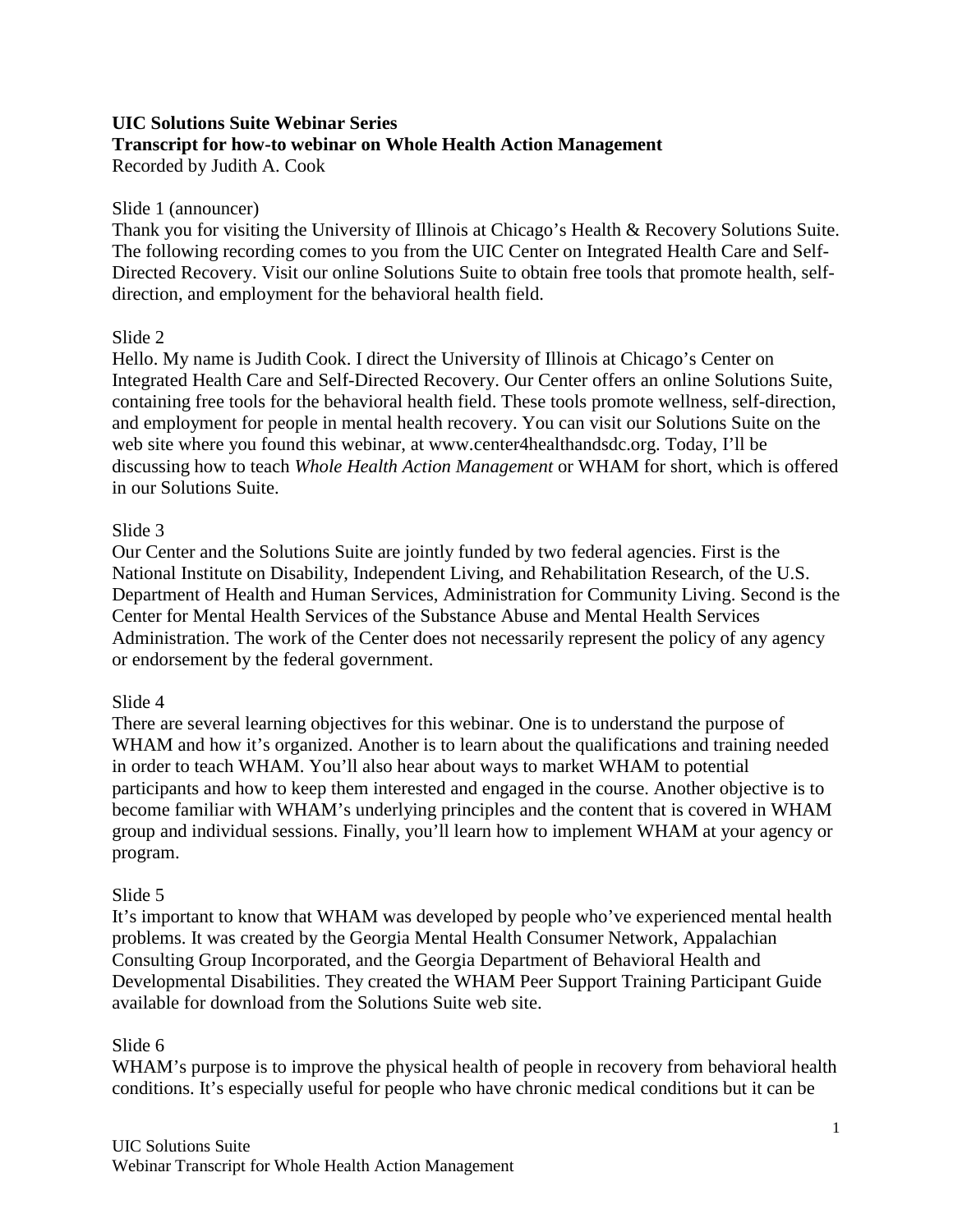used by anyone. WHAM was designed to be taught by peer specialists who are trained to deliver the intervention.

# Slide 7

WHAM teaches people about 10 factors that are key to wellness. By wellness, we mean the state of being healthy in body and mind. Often, wellness includes things a person does to maintain their health and well-being. These include healthy eating, physical activity, restful sleep, and stress management. Other things include being of service to others, having a support network, maintaining optimism, and knowing how to avoid negative thinking. Finally, wellness is enhanced by nurturing spiritual beliefs and practices, and having a sense of meaning and purpose in one's life.

# Slide 8

WHAM is designed to help people learn about these 10 factors so that they can become and stay as healthy as possible. In addition, WHAM helps participants set an achievable health goal using a structured process that I'll tell you more about later. Once they've chosen their goal, people develop a weekly action plan to work toward that goal. They keep a daily log to track their progress. They give and receive peer support in WHAM group meetings. They also receive peer support through weekly individual meetings with their WHAM facilitator.

### Slide 9

Today I'll be discussing the 12-session format for teaching WHAM. This is detailed in the WHAM Intervention Facilitator Manual that you can download from our Solutions Suite web site.

# Slide 10

WHAM includes both group and individual meetings. Let's start with the WHAM support group. The first 3 group sessions last two and one-half hours. At these sessions people learn about what whole health is. They are helped to select an achievable wellness goal and learn how to create action plans. The remaining sessions last for 90 minutes. Sessions 4 through 11 deal with special health and recovery topics. The final session is a graduation celebration. In all 12 sessions people learn and practice the relaxation response. This is a technique for dealing with internal and external stress by relaxing your body and your mind.

### Slide 11

WHAM also involves weekly individual meetings with a peer specialist. The first 3 of these last 45 minutes so the participant and facilitator can get to know each other. By building on this relationship, WHAM education and support are personalized for participants so they get the most out of the course. The remaining individual sessions are shorter, typically around 15-20 minutes. These sessions include health check-ins, which are an important part of WHAM.

### Slide 12

The weekly health check-in during individual meetings identifies any upcoming medical appointments. If these are scheduled, participants are helped to prepare for them. Also discussed is whether a person might need to see a doctor about a health issue. If that's the case, participants are helped to arrange an appointment. In addition, the health topic for session 5 focuses on how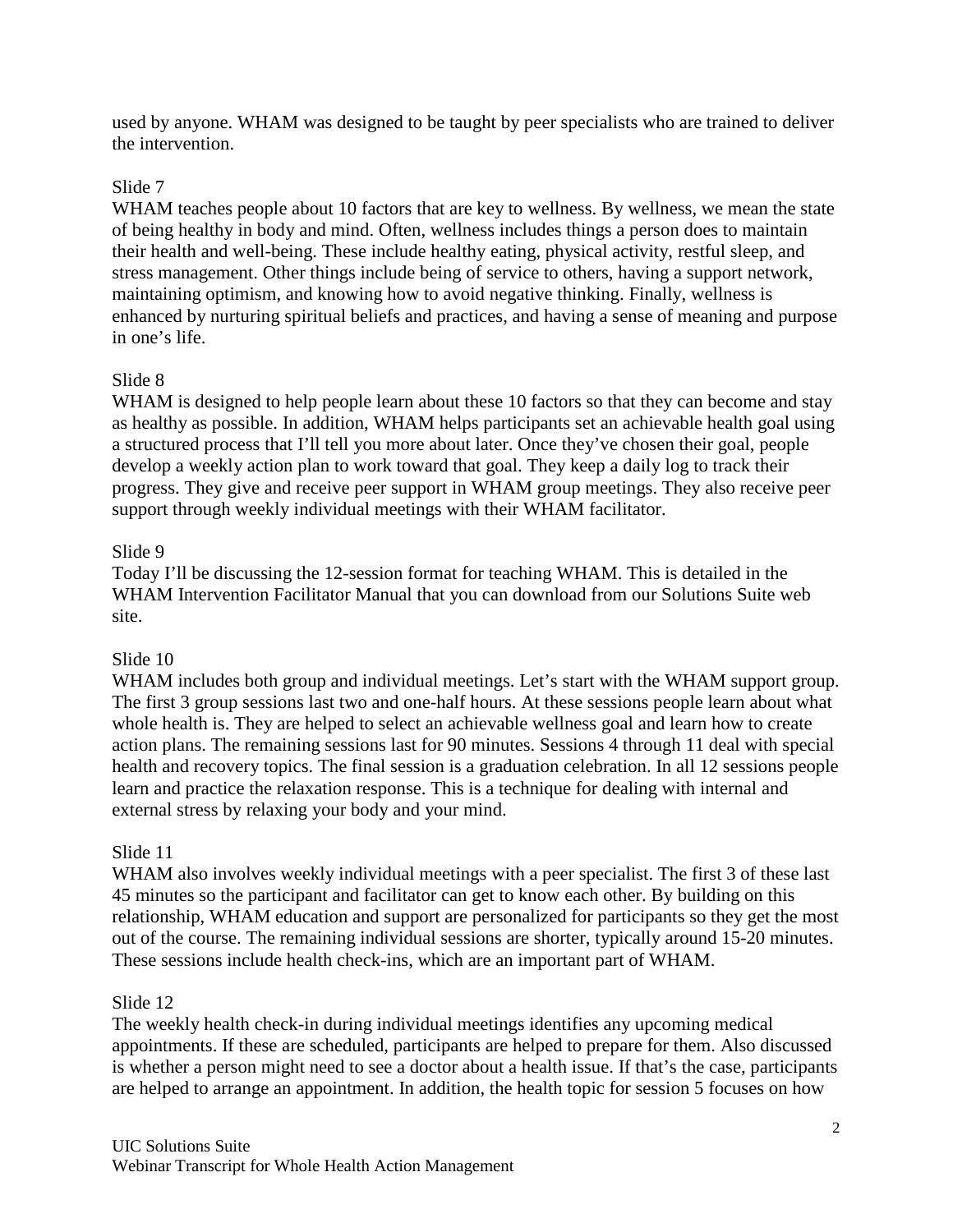to relate to health care providers and how to be an informed patient.

### Slide 13

Setting and working toward a health goal is a major part of WHAM. Participants learn a structured and proven way to do this using a procedure called IMPACT. Using this framework guides people to choose a goal that makes an improvement in their lives. It also should be something that is measureable so the person can tell when it has been achieved. It needs to be positively stated so that it adds something the person thinks will be beneficial to their life.

# Slide 14

Using IMPACT, people also learn how to make a goal that is realistic given their particular situation and abilities. This makes it something that's achievable. A goal also should be actionoriented by focusing on what needs to happen or be worked on. Finally, the goal should be something that can be accomplished in a reasonable amount of time. While this all may sound simple, learning the skills required by the IMPACT framework can be challenging. The WHAM manual describes in detail how facilitators should explain this framework and then how to guide participants to develop a goal that meets these criteria.

### Slide 15

Here's a look at the health goals of WHAM participants who used the IMPACT framework. Note that these goals meet the criteria I just described. They include things such as jogging for 20 minutes 2 times a week; eating baked or boiled chicken at 3 meals per week; doing specific physical therapy exercises 2 times a week for a specific number of times; and eating 7 servings of fruits and vegetables a week. These are all realistic additions to a person's life that are actionoriented and measureable. They're not dramatic changes but instead things people can do weekly over a 3-month period of WHAM participation. By developing and working towards goals such as these, people gain self-confidence and learn new behaviors.

### Slide 16

This is how WHAM teaching conveys an underlying principle of health behavior change, which is that success creates more success.

### Slide 17

WHAM also is built around some core values. One of these is that WHAM participation must be voluntary. People can't be forced to stop engaging in unhealthy habits. Instead, they need to choose to live a healthier lifestyle. Also, WHAM participation needs to involve dealing with a health issue. However, it doesn't have to be a medical condition. For example, one person's health issue was that she wasn't able to take her grandchildren to the playground. Another person's issue was that he wanted to be able to fit into the gear he needed to wear for volunteer fire fighting. Letting people state their health issue in their own words is an important part of WHAM.

### Slide 18

Another WHAM core value is that people are more likely to create new habits when the focus is on their interests and what they think they can do. In addition, goal planning needs to be personcentered, based on people's strengths and not their weaknesses, and recovery-oriented.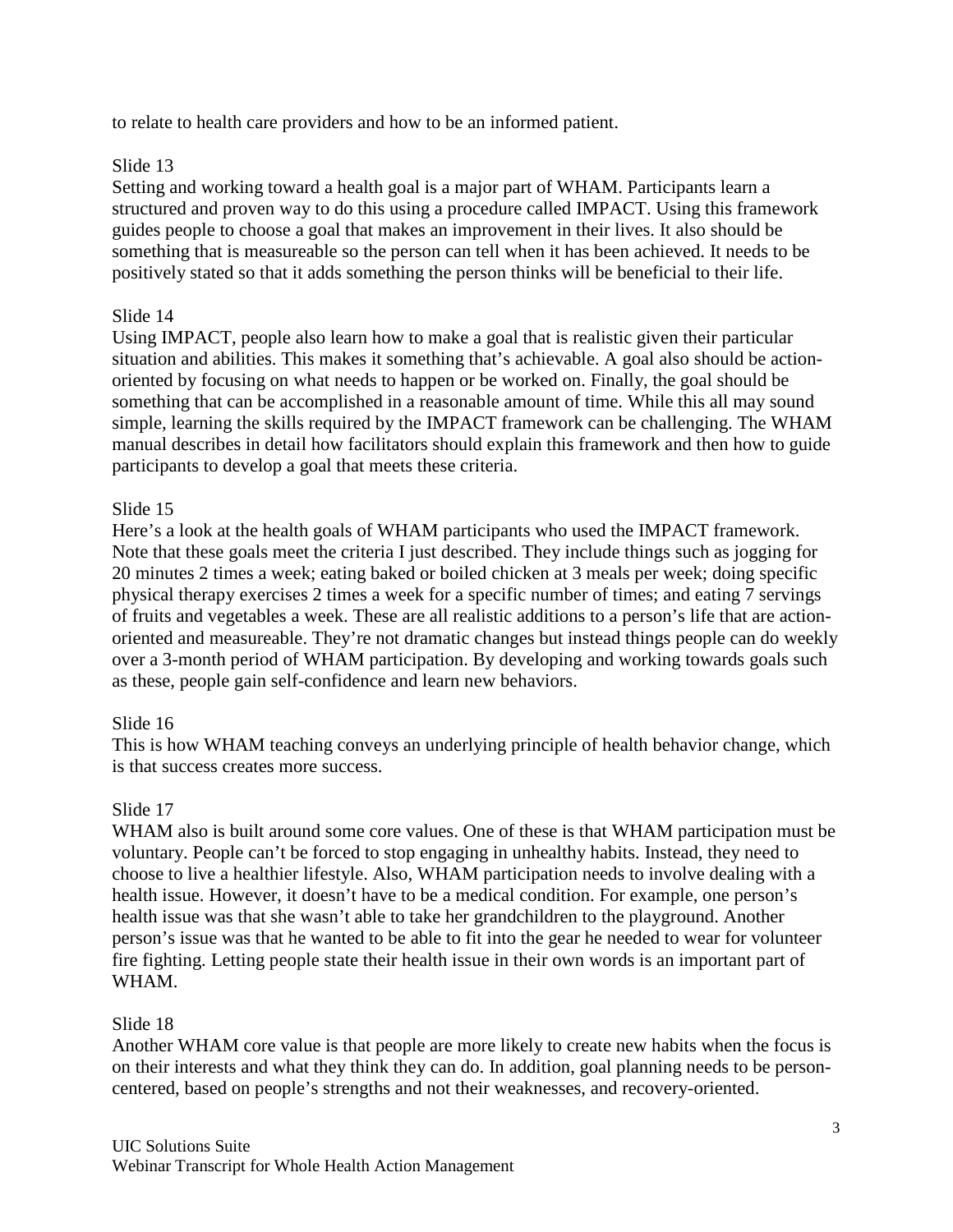### Slide 19

If you are going to be a WHAM facilitator, it's important that you use WHAM on an ongoing basis. One reason is because it helps to maintain your own health and wellness. Another reason is that WHAM facilitators share their own goals and action steps with the people in their group and individual meetings. In addition, it's important that facilitators do regular self-care to help relieve the stress and emotional challenges of teaching WHAM. Self-care might include getting adequate sleep and nutrition, especially in the day before leading a WHAM group. Another selfcare strategy is to use the breaks that occur in each WHAM session wisely. It's a good idea to relax and refresh yourself for a few minutes during break, so that you're ready for the second part of each session.

# Slide 20

Another tip for facilitators is to develop a Quality Assurance Plan to share with their cofacilitator. This describes how you'd like to handle any times when you're not feeling well enough to teach. It might include things like how and when to notify your co-facilitator that you can't be at the next session. This gives the co-facilitator adequate notice and even time to find a replacement. You should also plan to meet regularly with other WHAM teachers to discuss how things are going, and to give and get support.

# Slide 21

Facilitators also face three important challenges whenever they begin a WHAM class. One is recruitment of people into the class. Another is keeping people engaged and involved in WHAM activities. A third is retaining participants in the course and getting them to attend as many sessions as possible. That way, they get the maximum benefit from WHAM.

# Slide 22

Let's start with recruitment. We suggest having meetings to introduce people to WHAM in groups. During these meetings you'll want to emphasize that participation is voluntary and people should feel free to decline if they wish. You'll also want to tell people that they won't be asked to change their personal habits but instead to consider adding new ones. You'll want to describe the health goal setting process and its challenges. But you'll also point out that people get lots of assistance with selecting and achieving their goals. You should also mention that people are free to change their goals if they find that what they selected isn't right for them.

# Slide 23

Another recruitment strategy is to personalize what people will get from WHAM. You do this by finding out what someone wants to work on and describing how WHAM could help. We like to use testimonials from people who've participated in WHAM and found it helpful. You might want to have WHAM graduates at the group to talk briefly about how WHAM worked for them. Finally, since you'll be using WHAM yourself, you can talk about how it has affected your life. You'll be successful at recruiting if potential WHAM participants come away with an understanding of how WHAM might benefit their own health and well-being.

### Slide 24

Once people decide to participate in WHAM, your focus will be on engagement. That's the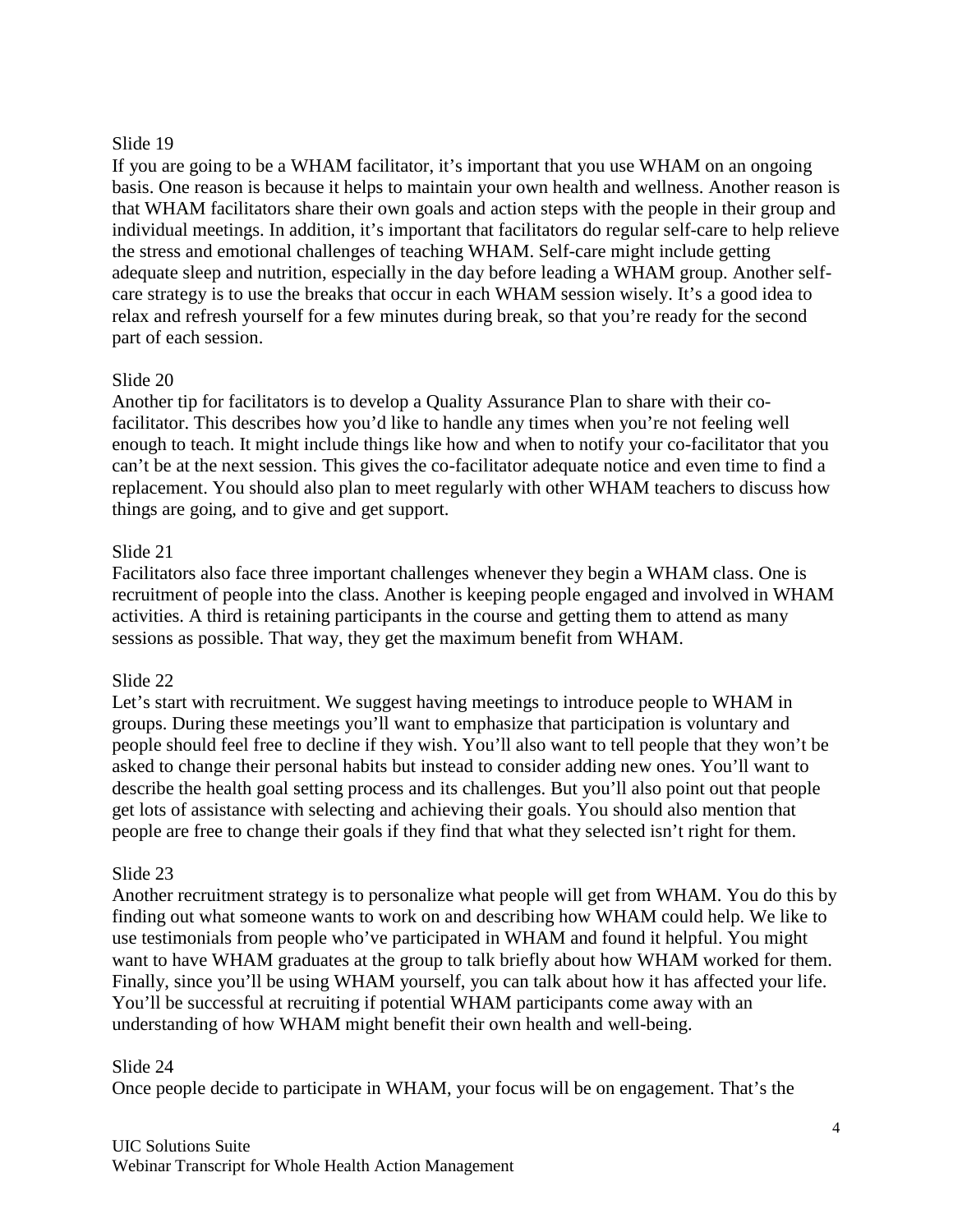process by which people become actively involved in WHAM. We suggest making reminder calls before each group and individual meeting. We also suggest sending notecards by mail each week to everyone who has enrolled. You'll use these cards to thank the people who attended for their participation. You'll also use them to encourage people who didn't attend by reminding them that they're always welcome. Another way to keep people actively engaged is to make up missed group content during the one-on-one sessions. Remember, if people fall too far behind, they may stop coming.

### Slide 25

Finally, we have the challenge of retention. Even after people are engaged, the novelty can wear off over a 3 month period. After several weeks, people may start to miss sessions and want to drop out. To combat this, you'll want to make WHAM as much fun as possible. Don't be afraid to laugh and show the humorous side of creating new habits. If the class seems to be in a rut, take it outside and have your group or individual meeting in the fresh air. Just make sure the space is private enough to enable the personal sharing that WHAM involves. You can also encourage people to buddy up with another person in the group so they can give each other extra support during and between group sessions. Another way to enhance retention is to address common transportation problems by asking people if they need help getting to sessions.

# Slide 26

Another thing that can enhance retention is a new goal. If people continue to be unsuccessful, this may mean that the goal they chose just isn't right for them. Encourage them to switch to something else without defining this as a failure. Just be sure to help them use the IMPACT framework in setting their new goal. Other times the goal is good but something else is getting in the way. You can discuss this in individual meetings to see what might be going on and how to address it. For example, the person may have a goal of walking for 20 minutes every other day, but they feel uncomfortable doing this in their neighborhood. You might help them find a park nearby or a school with a playground or track they can walk on.

# Slide 27

We also suggest that you serve healthy snacks and beverages during the break in your group. People often concentrate better when they're not hungry or thirsty. This also gives you a chance to share healthy snack ideas and recipes for tasty yet nutritious dishes.

### Slide 28

I'd like to share with you some real-life examples of how WHAM participants feel after they've graduated. We taught WHAM to over 140 people in one study, and asked them for their reactions. The large majority told us they liked listening to other people's challenges and successes in groups. They also said they liked the chance to form meaningful relationships with WHAM facilitators. An even higher percentage said they appreciated WHAM's focus on setting simple, achievable health goals. Over 60% felt their health had improved as a result of WHAM.

### Slide 29

If you're planning to teach WHAM to other people, we suggest that you seek training from the National Council for Behavioral Health. Find out more about this training on their website at www.thenationalcouncil.org/training-courses/whole-health-action-management/.